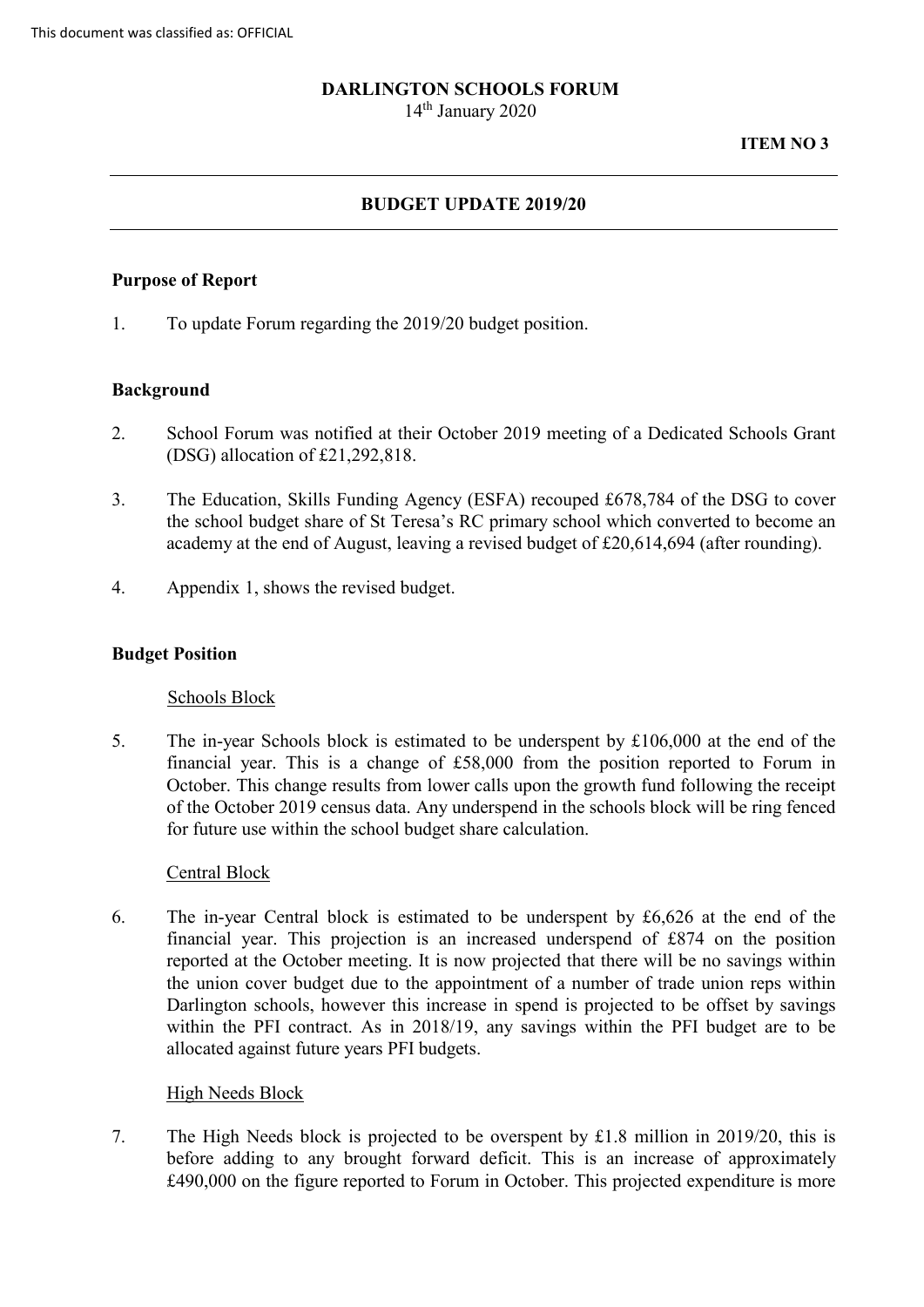in line with the projections that were made within the high needs recovery plan, where it paragraphs, as Forum members will recall the figures presented at the October meeting was projected that the high needs block would overspend by £1.7 million in 2019/20. The increase in projected high needs expenditure is described within the following were done so with caveats as the projections were based upon one terms data at that time and hence were expected to increase as placements changed during the autumn and spring terms.

- The main changes to the variances reported within high needs budgets are as follows, 8.
	- a. Pupil Referral Unit. This budget is projected to be overspent at the end of the financial year by an additional £40,000 based on the number of pupils placed within the college.
	- b. Pre 16 placements at Beaumont Hill Academy. The projected overspend has decreased by approximately £53,000 based upon current pupils.
	- c. Placements at Independent and Out of Area schools are projected to be overspent by £1.49 million, an increase of £377,000 on that reported in October. This increase has arisen from the additional placements made in the autumn 2019 term.
	- d. Vulnerable Pupil Panel. This budget is projected to be a further £22,000 underspent, based upon calls on the budget to date.
	- increase is based on the current number of children receiving top ups within e. Mainstream School Top Ups. This budget is projected to be £93,000 overspent at the year end, this is an increase of  $£76,000$  on that previously reported. This mainstream schools and an estimate of additional children that may require support during the remainder of the financial year.
	- f. High Needs, Other budget, is projected to be overspent by £62,000, based upon expenditure to date. This budget covers any alternative provision/EOTAS expenditure for pupils not placed in a Darlington or out of area school/college.<br>Early Years

- 9. The Early Years block is projected to be underspent by £108,000 at the year end, broken down as follows.
- to date. This budget is projected to be overspent by £40,000 which arises from demand to 10. As in 2018/19 the SEN inclusion fund is projected to be overspent based on expenditure support children with SEN needs within nursery settings.
- allocation for early years is not known until June following the end of the financial year as the final allocation is updated for the January census. Caution must therefore be made underspent the underspend will be used firstly to offset the pressure upon the SEN 11. The 3 & 4 year old budget is projected to be underspent by £113,000 based upon payments made to providers to date. As Forum members will recall the final budget with the projected outturn position as the final allocation may reduce if the January census numbers are lower than the previous January. In the event that this budget is inclusion budget, with any remaining surplus to be carried forward into 2020/21 and ring fenced for early years purposes.
- made to providers to date. As with the 3  $\&$  4 year old budget this is subject to change 12. The 2 year old budget is projected to be underspent by  $£16,000$  based upon payments following final allocations. In the event of underspend in this budget the surplus will be